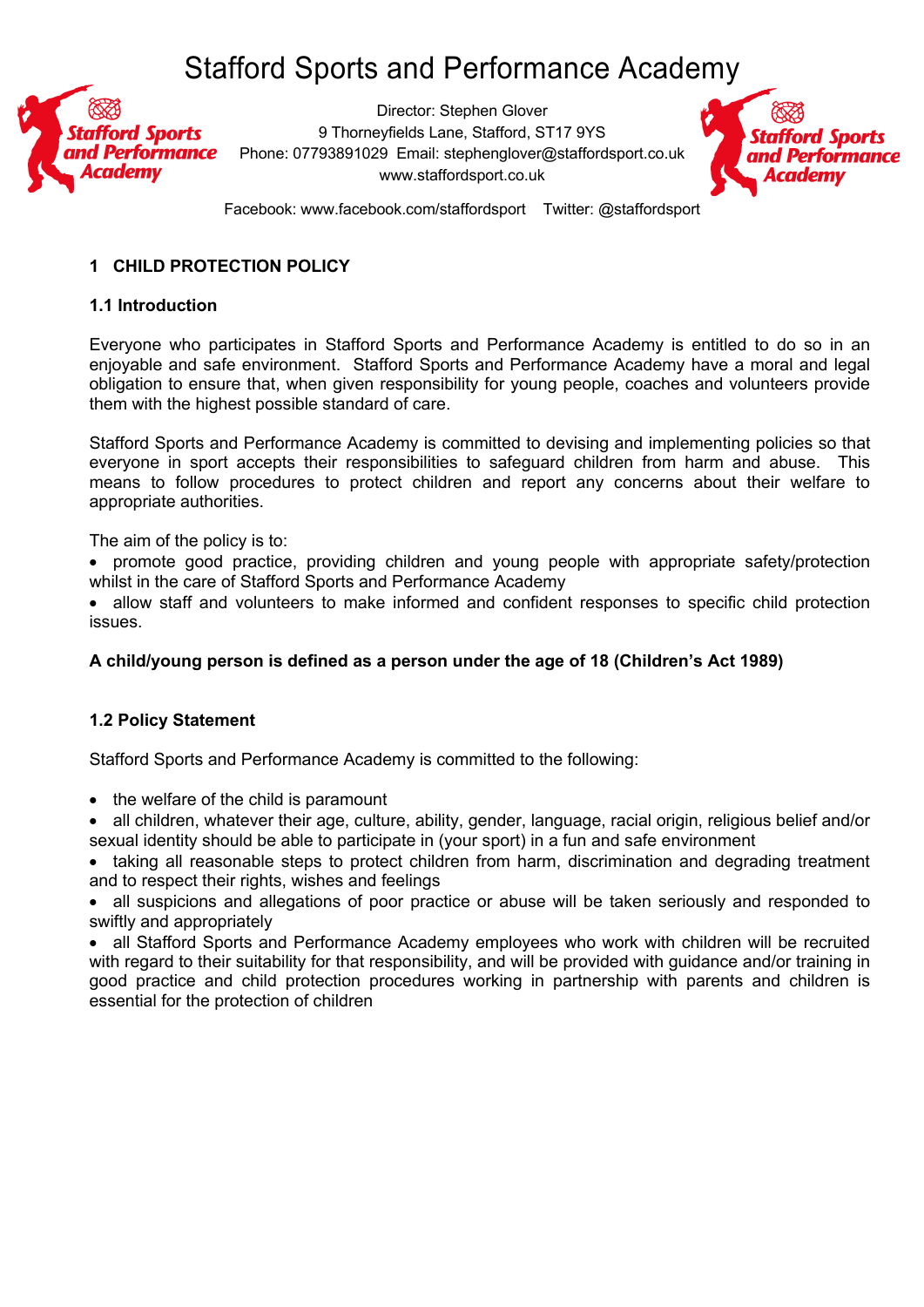

Director: Stephen Glover 9 Thorneyfields Lane, Stafford, ST17 9YS Phone: 07793891029 Email: stephenglover@staffordsport.co.uk www.staffordsport.co.uk



Facebook: www.facebook.com/staffordsport Twitter: @staffordsport

#### **2 PROMOTING GOOD PRACTICE**

Abuse can occur within many situations including the home, school and the sporting environment. Some individuals will actively seek employment or voluntary work with young people in order to harm them. A coach, instructor, teacher, official or volunteer will have regular contact with young people and be an important link in identifying cases where they need protection. All suspicious cases of poor practice must be reported following the guidelines in this document.

When a child enters the club activity having been subjected to child abuse outside the sporting environment, sport can play a crucial role in improving the child's self-esteem. In such instances the club activity organiser must work with the appropriate agencies to ensure the child receives the required support.

## **2.1 Good Practice**

All personnel must adhere to the following principles and action:

- always work in an open environment (e.g. avoiding private or unobserved situations and encouraging open communication with no secrets)
- make the experience of (your sport) fun and enjoyable: promote fairness, confront and deal with bullying
- treat all young people equally and with respect and dignity
- always put the welfare of the young person first, before winning
- maintain a safe and appropriate distance with players (e.g. it is not appropriate for staff or volunteers to have an intimate relationship with a child or to share a room with them)
- Avoid unnecessary physical contact with young people. Where any form of manual/physical support is required it should be provided openly and with the consent of the young person. Physical contact can be appropriate so long as it is neither intrusive nor disturbing and the young person's consent has been given
- Involve parents/cares wherever possible, e.g. where young people need to be supervised in changing rooms, encourage parents to take responsibility for their own child. If groups have to be supervised in changing rooms always ensure parents, coaches etc. work in pairs
- request written parental consent if club officials are required to transport young people in their cars
- gain written parental consent for any significant travel arrangements e.g. overnight stays

• ensure that if mixed teams are taken away, they should always be accompanied by a male and female member of staff

• ensure that at away events adults should not enter a young person's room or invite young people to their rooms

• be an excellent role model, this includes not smoking or drinking alcohol in the company of young people

- always give enthusiastic and constructive feedback rather than negative criticism
- recognising the developmental needs and capacity of the young person and do not risk sacrificing welfare in a desire for club or personal achievements. This means avoiding excessive training or competition and not pushing them against their will
- secure written parental consent for the club to act in loco parentis, to give permission for the administration of emergency first aid or other medical treatment if the need arises
- keep a written record of any injury that occurs, along with details of any treatment given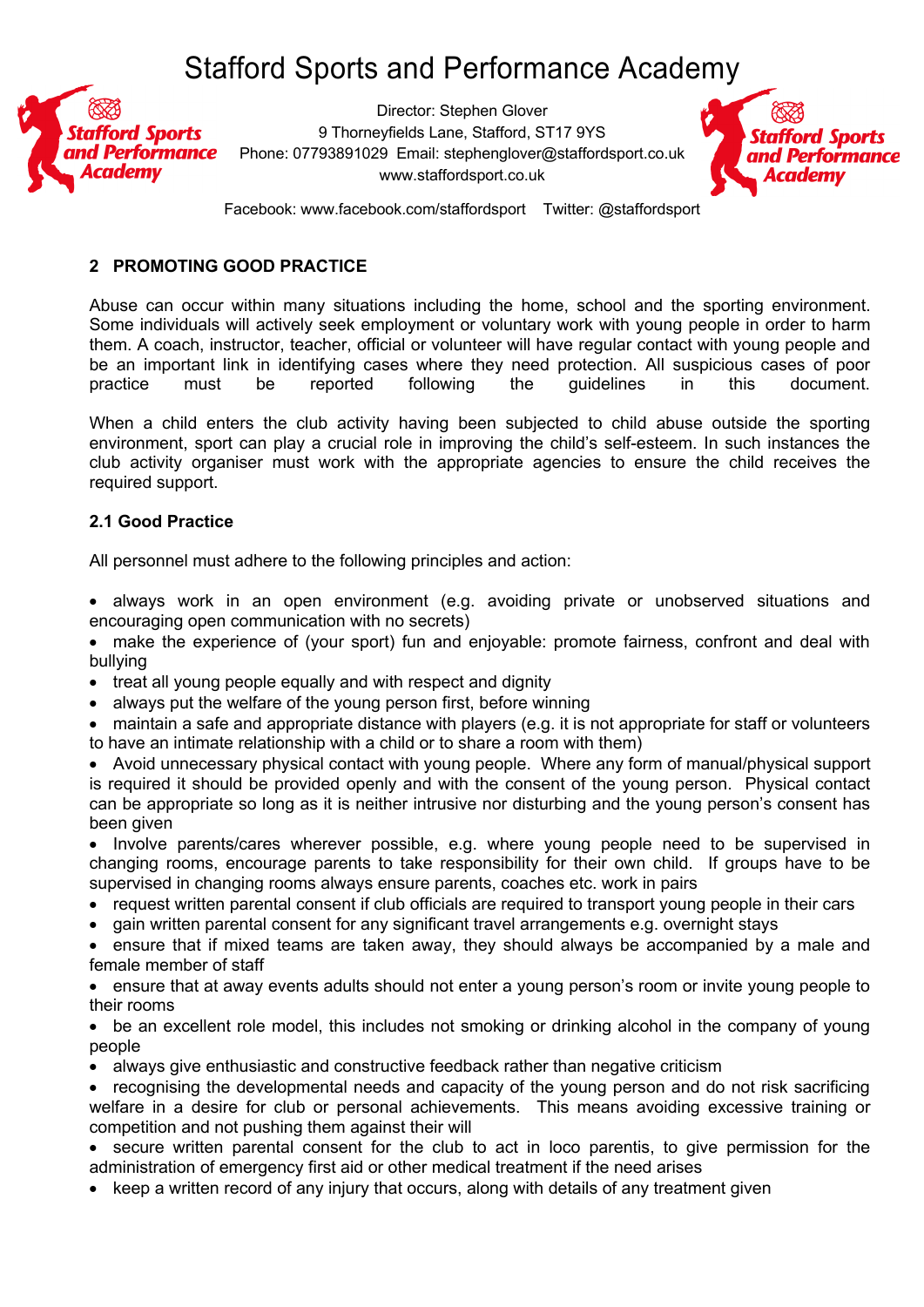

Director: Stephen Glover 9 Thorneyfields Lane, Stafford, ST17 9YS Phone: 07793891029 Email: stephenglover@staffordsport.co.uk www.staffordsport.co.uk



Facebook: www.facebook.com/staffordsport Twitter: @staffordsport

## **2.2 Areas Of Avoidance**

The following must be avoided by all personnel:

- unnecessarily spending excessive amounts of time alone with young people away from others
- taking young people alone in a car on journeys, however short
- taking young people to your home where they will be alone with you
- sharing a room with a young person
- engaging in rough, physical or sexually provocative games, including horseplay
- allow or engage in inappropriate touching of any form
- allowing young people to use inappropriate language unchallenged
- making sexually suggestive comments to a young person, even in fun
- reducing a young person to tears as a form of control
- allow allegations made by a young person to go unchallenged, unrecorded or not acted upon
- do things of a personal nature that the young person can do for themselves

When a case arises where it is impractical/impossible to avoid certain situation e.g. transporting a young person in your car, the tasks must only be carried out with the full understanding and consent of the parent/care and the young person involved.

#### **2.3 Incidents that must be reported/recorded**

If any of the following occur you must report this immediately to the appropriate officer and record the incident.

Stephen Glover is the main point of contact on 07793891029.

You must also ensure the parents of the child are informed:

- if you accidentally hurt a player
- if he/she seems distressed in any manner
- if a player appears to be sexually aroused by your actions
- if a player misunderstands or misinterprets something you have done.

Parents should also be informed of any incident.

## **2.4 Use of Photographic/Filming Equipment at Sporting Events**

All parents and performers must be made aware when coaches use video equipment as a coaching aid or for press purposes. Each parent either agrees/disagrees to video consent when filling out a Stafford Sports and Performance Academy registration form. If parents tick no to video or picture consent their children will not be involved in any video or photographic activity.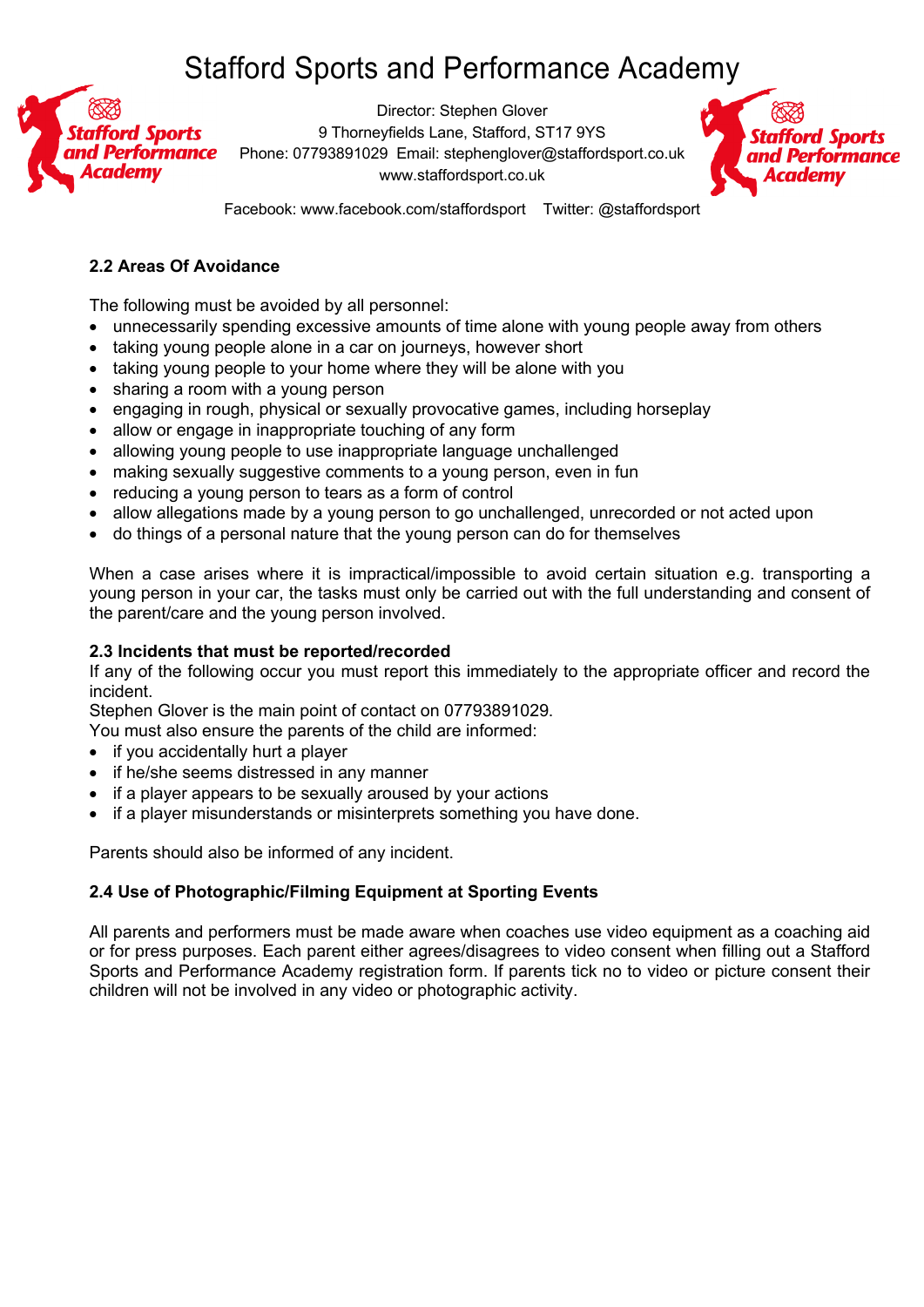

Director: Stephen Glover 9 Thorneyfields Lane, Stafford, ST17 9YS Phone: 07793891029 Email: stephenglover@staffordsport.co.uk www.staffordsport.co.uk



Facebook: www.facebook.com/staffordsport Twitter: @staffordsport

# **3 RECRUITMENT AND TRAINING OF STAFF AND VOLUNTEERS**

Stafford Sports and Performance Academy recognises that anyone may have the potential to abuse children in some way and that all reasonable steps are taken to ensure unsuitable people are prevented from working with children. Pre-selection checks must include the following:

• All volunteers/staff must complete an application form. The application form will elicit information about an applicant's past and a self-disclosure about any criminal record.

- Consent must be obtained from an applicant to seek information from the Criminal Records Bureau.
- Two confidential references, including one regarding previous work with children. These references must be taken up and confirmed through telephone contact.
- Evidence of identity (passport or driving licence with photo).

#### **3.1 Interview and Induction**

All employees and volunteers will be required to undertake an interview carried out to acceptable protocol and recommendations. All employees and volunteers should receive formal or informal induction during which:

• A check must be made that the application form has been completed in full, including sections on criminal records and self-disclosures

- Their qualifications must be substantiated
- The job requirements and responsibilities must be clarified
- They must sign up to the organisation's Code of Conduct
- Child Protection Procedures are explained and training needs identified e.g. basic child protection awareness

## **3.2 Training**

In addition to pre-selection checks, the safeguarding process includes training after recruitment to help staff and volunteers to:

• Analyse their own practice against what is deemed good practice, and to ensure their practice is likely to protect them from false allegations

• Recognise their responsibilities and report any concerns about suspected poor practice and/or abuse

- Respond to concerns expressed by a child
- Work safely and effectively with children

Stafford Sports and Performance Academy requires:

• All staff and volunteers who have access to children to undergo a DBS check

• All employees, volunteers, coaches, welfare officers and team managers to undertake relevant child protection training or undertake a form of home study, to ensure their practice is exemplary and to facilitate the development of positive culture towards good practice and child protection

• All staff and volunteers to receive advisory information outlining good/bad practice and informing them what to do if they have concerns about the behaviour of an adult towards a young person

• All coaches should have an up to date first aid qualification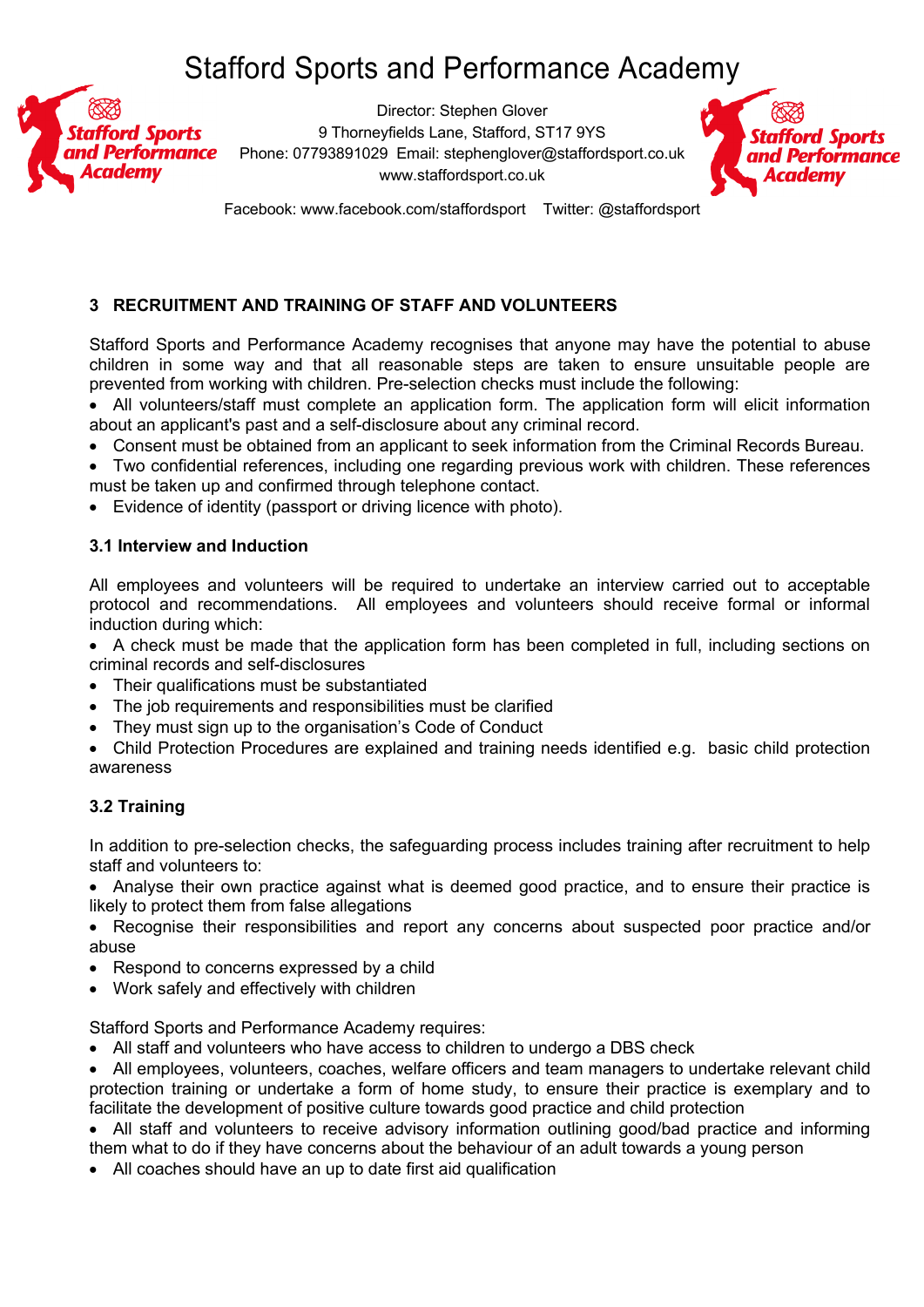

Director: Stephen Glover 9 Thorneyfields Lane, Stafford, ST17 9YS Phone: 07793891029 Email: stephenglover@staffordsport.co.uk www.staffordsport.co.uk



Facebook: www.facebook.com/staffordsport Twitter: @staffordsport

### **4 RESPONDING TO SUSPICIONS AND ALLEGATIONS**

#### **4.1 Introduction**

It is not the responsibility of anyone working for Stafford Sports and Performance Academy in a paid or unpaid capacity to decide whether or not child abuse has taken place. However there is a responsibility to act on any concerns through contact with the appropriate authorities so that they can then make inquiries and take necessary action to protect the young person. This applies **BOTH** to allegations/suspicions of abuse occurring within Stafford Sports and Performance Academy and to allegations/suspicions that abuse is taking place elsewhere.

#### **4.2 Receiving Evidence of Possible Abuse**

We may become aware of possible abuse in various ways. We may see it happening, we may suspect it happening because of signs such as those listed in section 3 of this document, it may be reported to us by someone else or directly by the young person affected.

In the last of these cases, it is particularly important to respond appropriately. If a young person says or indicates that they are being abused, you should:

- **stay calm** so as not to frighten the young person
- **reassure** the child that they are not to blame and that it was right to tell
- **listen** to the child, showing that you are taking them seriously

• **keep questions to a minimum** so that there is a clear and accurate understanding of what has been said. The law is very strict and child abuse cases have been dismissed where it is felt that the child has been led or words and ideas have been suggested during questioning. Only ask questions to clarify

• **inform** the child that you have to inform other people about what they have told you. Tell the child this is to help stop the abuse continuing.

• **safety of the child** is paramount. If the child needs urgent medical attention call an ambulance, inform the doctors of the concern and ensure they are made aware that this is a child protection issue

- **record** all information
- **Immediately report** the incident to the club/company welfare officer

#### **4.3 Recording Information**

To ensure that information is as helpful as possible, a detailed record should always be made at the time of the disclosure/concern. In recording you should confine yourself to the facts and distinguish what is your personal knowledge and what others have told you. Do not include your own opinions.

Information should include the following:

- the child's name, age and date of birth
- the child's home address and telephone number
- whether or not the person making the report is expressing their concern or someone else's
- the nature of the allegation, including dates, times and any other relevant information

• a description of any visible bruising or injury, location, size etc. Also any indirect signs, such as behavioural changes. Do not ask the child to undress and show you.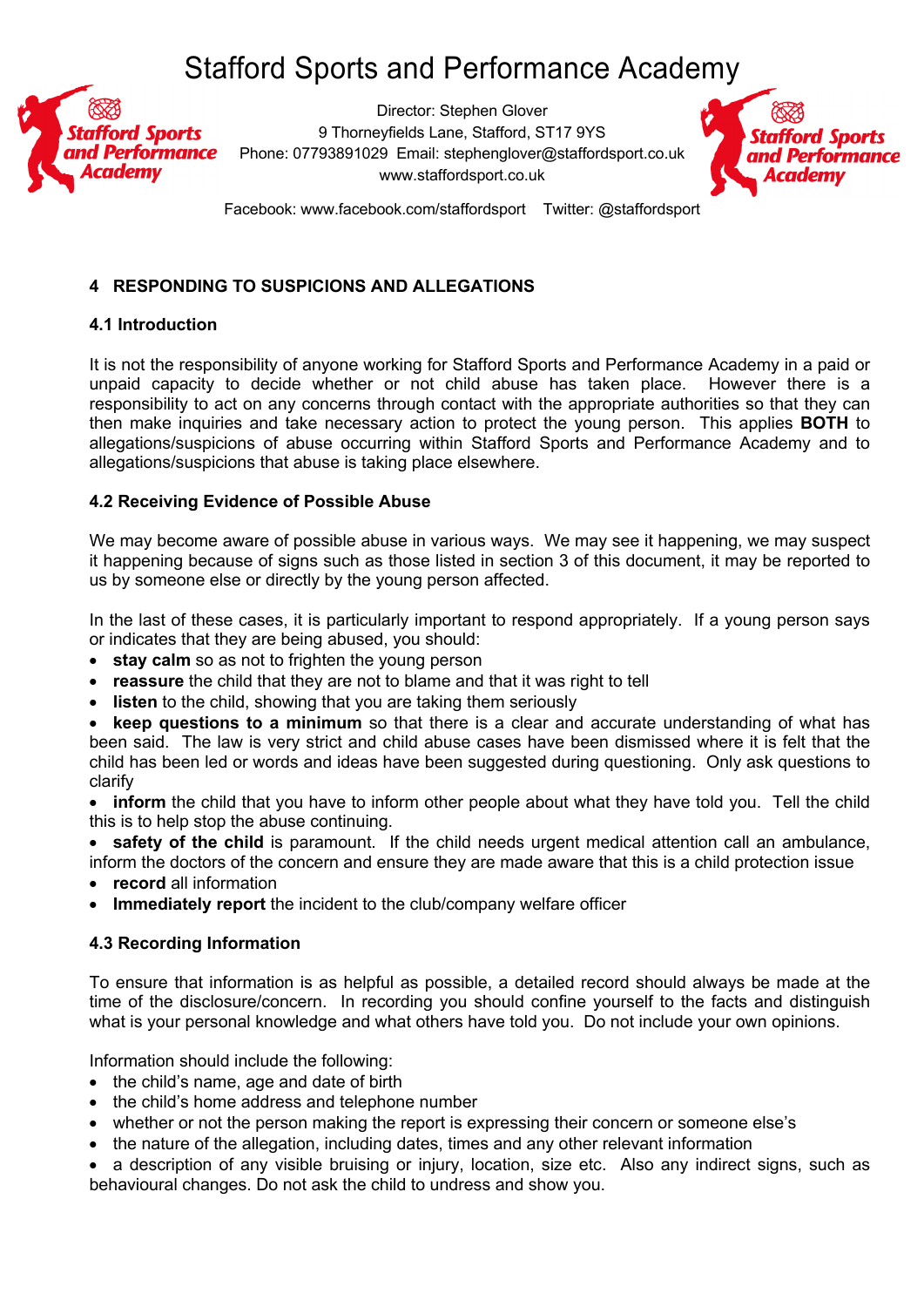

Director: Stephen Glover 9 Thorneyfields Lane, Stafford, ST17 9YS Phone: 07793891029 Email: stephenglover@staffordsport.co.uk www.staffordsport.co.uk



Facebook: www.facebook.com/staffordsport Twitter: @staffordsport

- details of witnesses to the incidents
- the child's account, if it can be given, of what has happened and how any bruising/injuries occurred
- have the parents been contacted?If so what has been said?
- has anyone else been consulted? If so record details
- has anyone been alleged to be the abuser? Record detail

## **4.4 Reporting the Concern**

All suspicions and allegations MUST be reported appropriately immediately. It is recognised that strong emotions can be aroused particularly in cases where sexual abuse is suspected or where there is misplaced loyalty to a colleague. It is important to understand these feelings but not allow them to interfere with your judgement about any action to take.

Stafford Sports and Performance Academy expects its members and staff to discuss any concerns they may have about the welfare of a child immediately with the person in charge and subsequently to check that appropriate action has been taken.

Where there is a complaint against an employee or volunteer, there may be three types of investigation.

- **Criminal** in which case the police are immediately involved
- **Child protection** in which case the social services (and possibly) the police will be involved
- **Disciplinary or misconduct** in which case Stafford Sports and Performance Academy will be involved

As mentioned previously in this document the Stafford Sports and Performance Academy staff members are not child protection experts and it is not their responsibility to determine whether or not abuse has taken place. All suspicions and allegations must be shared with professional agencies that are responsible for child protection.

The person who received information or witnessed the abuse would report to social services with the support of the child protection lead.

## **4.5 Contacting Social Services**

 Any staff, along with the Child Protection Officer, need to contact social services immediately if there is a serious concern about the safety of a child or young person up to the age of 18, or if a young person is being harmed or is at risk of being harmed. Additionally if worried that a child is living in circumstances where they are treated badly and not cared for properly.

First Response Service Contact Details:

**Telephone:** 0800 1313 126

**Emergency out of hours:** 0345 604 2886

**5 CONFIDENTIALITY**